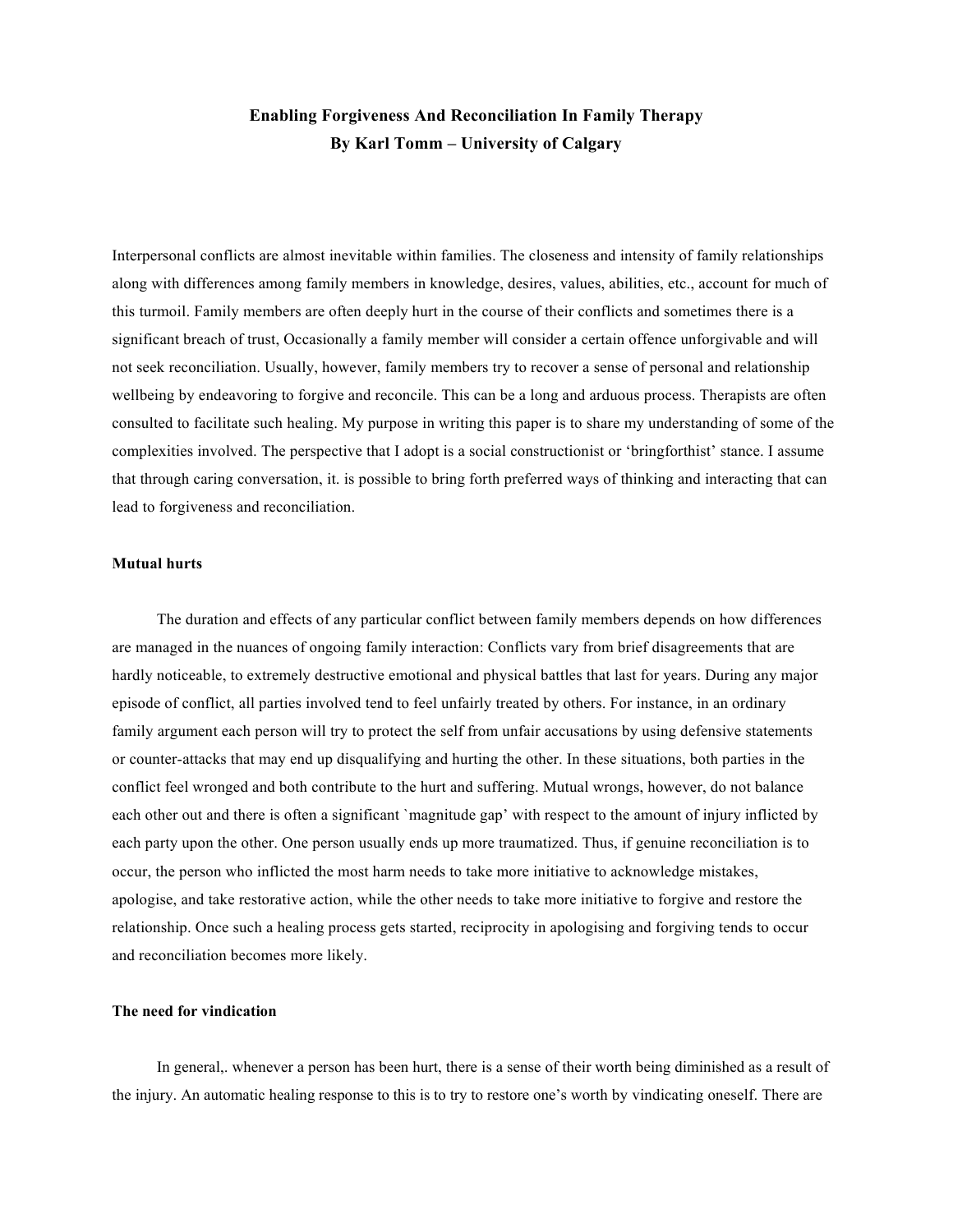two contrasting methods whereby people can vindicate themselves. One is to diminish the worth of the other by retaliating or seeking justice by retribution. Ultimately, however, most people cannot feel good about themselves in hurting others, hence retaliation or revenge seldom achieves an adequate resolution. An alternative pathway to vindicate oneself is by focusing on methods to raise one' s own worth. This can occur in different ways. In society at large, this might be achieved by increasing one's personal competence and making greater contributions to the community. For instance, a woman who has been repeatedly abused by her male partner may commit herself to initiate, develop and/or maintain women's shelters and child support services. Within families it might mean becoming more generous and making sustained efforts to restore one's relationships. One such effort might be to extend forgiveness towards the offender for which one can feel good about oneself..

There are various intermediate responses to injury between the extremes of revenge and forgiveness. Some of these can have useful effects. For instance, resentment that is moderated and carefully. channeled can serve to energise efforts to hold offenders accountable for their offensive actions. For some people, vindication cannot be experienced without achieving some accountability. Others may choose to extend some circumscribed forgiveness, by giving the offender another chance, but remain vigilant and wary. Each person's propensity to bear resentment or retaliate, as well as the strength of their disposition to rise above the hurt and to forgive, will influence the direction in which the relationship evolves.

#### **Cycles of mutual violence**

The impulse to retaliate and seek revenge is common when one is hurt. Acting on such an impulse, however, can obviously aggravate any conflict and make things worse. Hitting back (physically or emotionally) invites further retaliation and may lead to escalating cycles of violence. What is less obvious is how a `credibility gap' about the nature and severity of the harm done can also make things worse, even when the desire to reconcile is present. A credibility gap refers to differences in understanding what actually happened in the conflict. One's own version of what happened is always experienced as more credible than the other's. A gap may arise through simple misinterpretation, different positions held in the relationship (standpoint epistemology), differences in vulnerability, differences in, meanings given to the events, and/or self-serving perceptual distortions on the part of one or both parties. These differences, along with high levels of reactivity (arising from feelings of shame. and guilt), create conditions for recurrent arguments about the original offences.

Well-intentioned efforts to simply clarify what happened can turn out to be counter-productive. What is intended as clarifying feedback for accountability may be taken as unfair accusation. This activates selfprotective responses of rejection of the feedback, denial of the complaints, and disqualification of the other, which in turn trigger stronger efforts by the other to make the point by intensifying the feedback. If these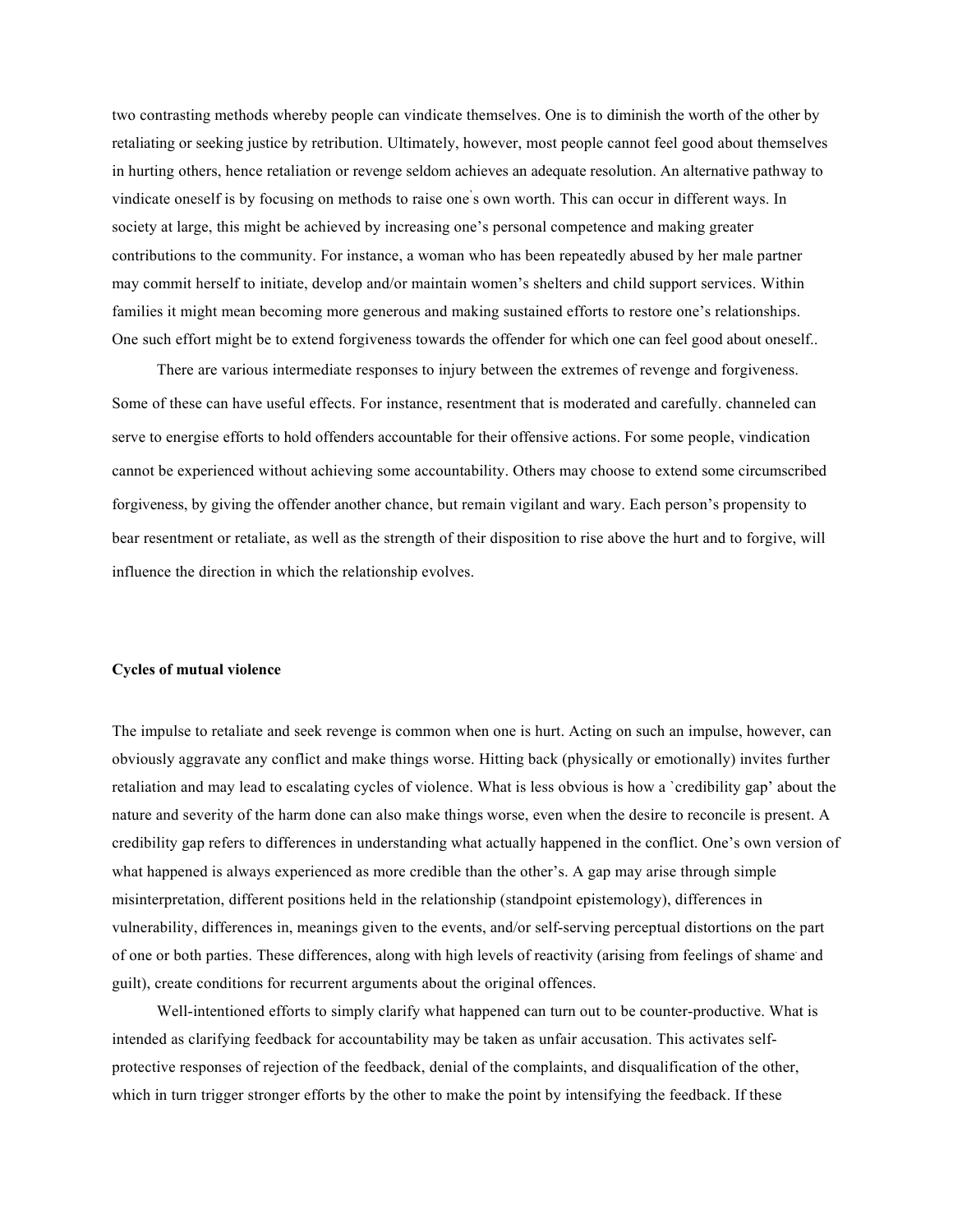disagreements evolve into an escalating interpersonal pattern of maximising coupled with minimising, the credibility gap actually widens. The tragedy of this kind of systemic interaction is that attempts at clarifying the injustice can compel the `victim' to exaggerate the offences committed and perpetrate injury upon the original `perpetrator' . In other words, the victim is inadvertently transformed into a perpetrator through the communication process. Both parties ultimately become both victims and perpetrators in a pattern of mutual accusation and recrimination that results in more psychological and emotional violence. Thus, escalating mutual violence can arise through defensiveness as well as through retaliation.

### **Mutual forgiveness**

One of the most effective antidotes to these escalating cycles of mutual violence are cycles of mutual forgiveness. Forgiveness implies a willingness to abandon resentment, to relinquish any entitlement to retaliate or seek retribution, and to foster undeserved compassion, empathy, and generosity towards a perceived offender. This is an incredible transformation for anyone to try to undertake. Because of this, many people regard forgiveness as a spiritual practice. Indeed, all the major world religions encourage forgiveness. Psychotherapists and physicians are also increasingly endorsing forgiveness as an important healing process, both for relationships and for personal health. The generosity and love conveyed in forgiving affirms the value of persons who have offended, and often inspires them to respond in a forgiving manner as well. The resultant reciprocity enables the forgiveness to become mutual and strongly supports a process of reconciliation.

## **Forgiveness and reconciliation differ**

While there are important links between forgiveness and reconciliation, they are quite different phenomena. Reconciliation entails the restoration of trust in a relationship that has been damaged. It is a major *interpersonal* achievement. Both parties must be involved and both must contribute to a resolution. Forgiveness is something that is granted by the person who has been wronged. It can be carried out alone or in interaction with the offender. Forgiveness does not mean that reconciliation could or should occur. For example, a person may choose to forgive a former partner for a betrayal of trust that ended the relationship, but still choose not to reconcile. Yet, even in the absence of reconciliation, forgiveness is a worthwhile goal. It offers the person freedom from feelings of bitterness and resentment. On those occasions when I have been unable or unwilling to forgive, I have experienced myself actively avoiding the person who hurt me or relating to them in a very awkward and narrow manner. I have also experienced the enormous relief that ensues when one is eventually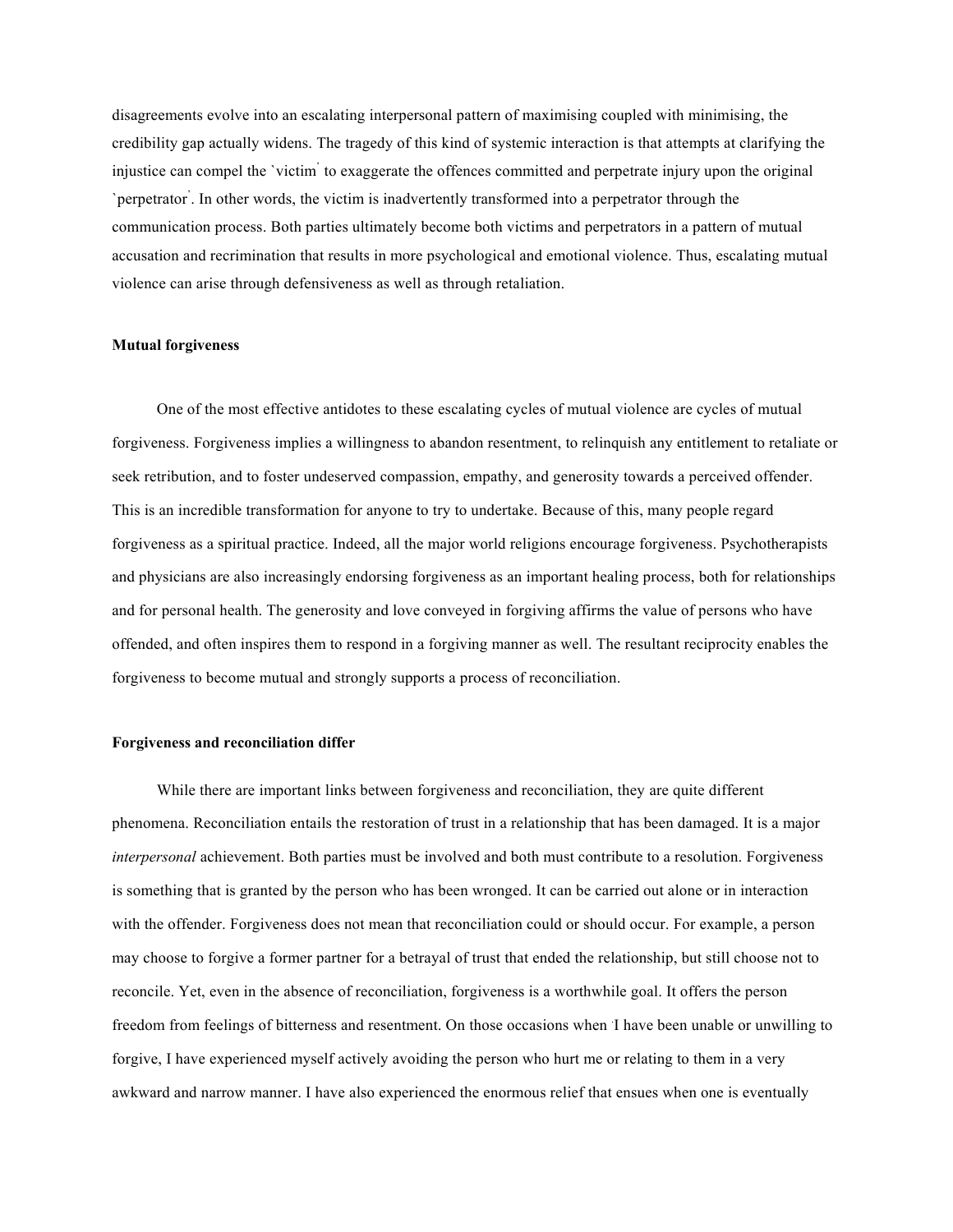able to forgive.

It is interesting to note that reconciliation does not necessarily mean that forgiveness has occurred or will occur. One or both parties involved in a conflict may set aside the issue or episode and act as if it did not occur. In other words, areas of disagreement and conflict can be separated from other areas of ongoing connectedness depending on the ability of family members in handling such complexity. This method of setting aside conflict is one way to avoid the potential complications of the credibility gap described above. As the memory of the offence and the associated hurt fades, the resentment is gradually abandoned as well. It is in this way that `time heals'. Unfortunately, however, the memory and pain can readily be reactivated by a similar offence from the original offender or by someone else. If this happens, resentment may redouble and be out of proportion to the most recent offence. As a result, the risk of escalation through the credibility gap is substantially increased. Thus the failure to address and reconcile old hurts leaves one carrying a greater risk for future conflict, as well as the ongoing burden of constraints and restraints due to unresolved resentment. It is partly for these reasons that I am trying to adopt more of a `forgivingness lifestyle' for myself and that I orient my clients and colleagues to consider the same.

# **Steps to forgiveness**

Some of the first steps involved in moving towards granting forgiveness include recognising and acknowledging that one has been deeply hurt and identifying one's strong feelings about having been wronged. Simply saying `I forgive you' may do little to relieve the pain and resentment. It is important that the person recognise and let go of certain needs and/or desires that may never be fulfilled as a result of the offence. The losses suffered through the injury need to be accepted. This may entail a great deal of emotional work. A considerable amount of cognitive work is also required in shifting one's perspective on the offender. Much of this entails thinking things through to the point that one can separate the offender from the offence and develop empathy and compassion towards the offender without condoning the offence itself. Eventually, when the person can construct .a new understanding of the whole situation and of oneself and the person who offended within it, the stance of forgiveness can become stabilised. It is still possible to slip back into the old pain and a state of 'unforgiveness', so some situations require a process of re-forgiving again and again.

When therapists try to open space for clients to move towards forgiveness, it is useful to help them recognise the benefits to themselves when they forgive. It is also helpful to identify some of the specific barriers to forgiveness that they may be up against. However, it is important for therapists to recognise that to apply any kind of external pressure to forgive, when a victim is not ready to do so, is to perpetrate a further offence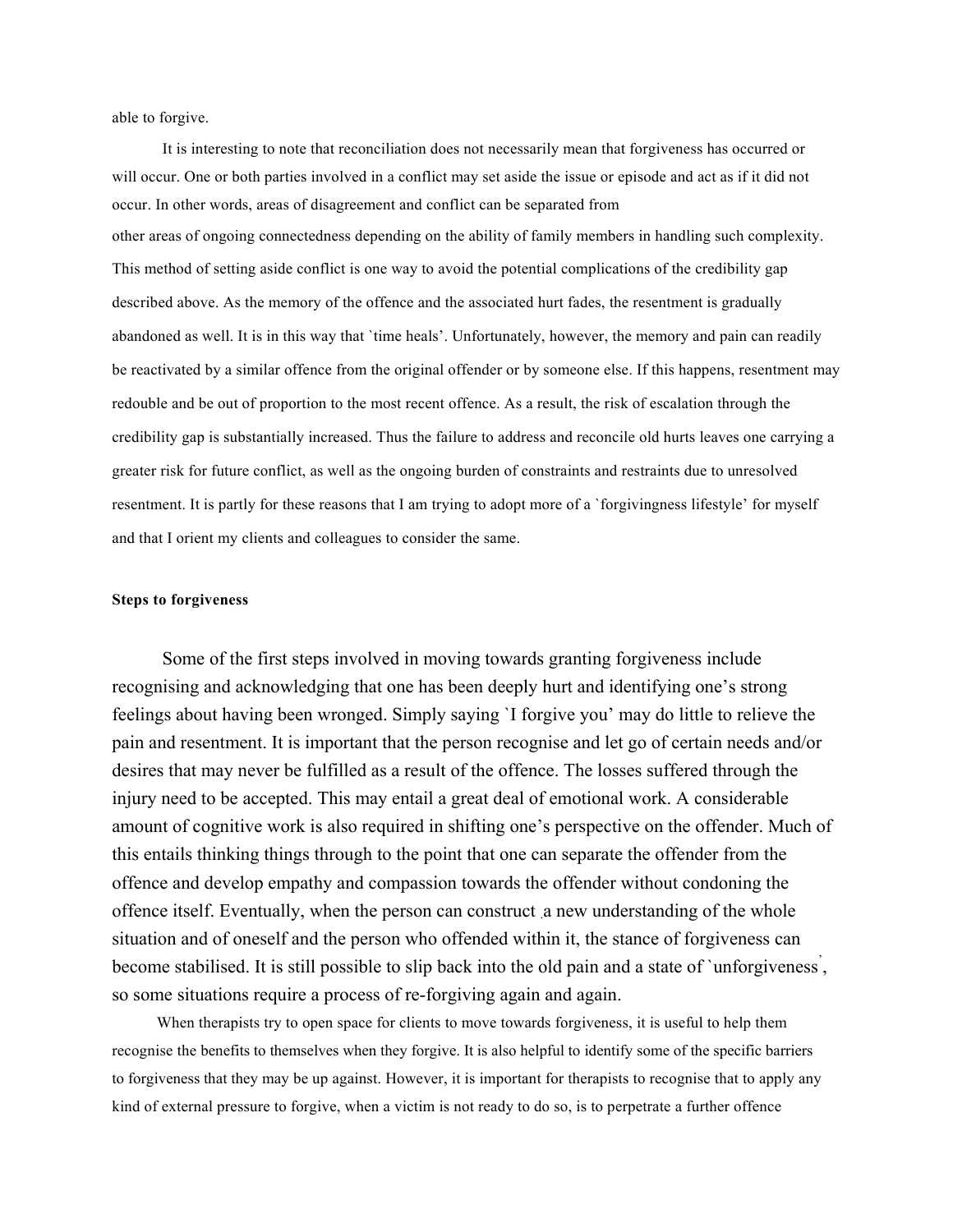against that person. The imposition simply adds insult to injury and is counter-productive, regardless of whether the pressure comes from the original offender, other family members, friends, religious leaders, or therapists. It is legitimate for an offender to ask for forgiveness, if there has been an acknowledgement of the mistakes made along with genuine expressions of regret and apologies. But it is inappropriate to demand forgiveness under any circumstances. Indeed, any individual attempting to do so should be invited to take some leadership by forgiving the other person for not yet being willing or able to forgive. Despite this danger, a therapist can still contribute a great deal in opening space for clients to recognise-the healing value of forgiveness, both for themselves and for the relationships they have with others.

## **Apology**

Because of the injustice involved in putting pressure on a victim to forgive, a therapist should, whenever possible, begin enabling the healing process at the other end of the conflictual interaction by opening space for the perpetrator to extend a genuine apology. This can be difficult for a number of reasons. Offenders often feel too ashamed or guilty to even participate in therapy. They may be unable or unwilling to stop offending. They may have little or no awareness of the harm they have done. They may be so preoccupied with the good intentions that they fail to recognise the bad effects c their actions. They may be too afraid of humiliation and/or punishment if they admit to their mistakes. Or they may fear the costs of restorative action. Individual work with the offender may be necessary to enable them to recognise how they might be blocking possibilities for forgiveness and reconciliation. A series of skilful, reflexive questions from a therapist can often open space for an offender to recognise the constructive initiatives they can take toward, possible reconciliation by apologising and to feel good about themselves in making such a contribution. What contributes to a genuine apology is a clear recognition of the harm done .and of the injustice involved, an acknowledgement of the losses and painful experiences of the victim, an expression of deep regret and remorse, and an honest willingness to take restorative action. The absence of any one of these elements can constitute a barrier to the victim's ability to forgive.

#### **Barriers to forgiveness**

By the same token, a full and adequate apology may still not clear the way for a victim to forgive. There are many victim-based barriers to forgiveness. These may include overwhelming negative emotions, fear that the transgression will be repeated, assumptions that one needs to forget if one forgives, and fears of appearing weak. In some situations there may be a strong belief that justice will not be served by forgiving and that the transgression is unforgivable. On the other hand, sometimes the status of `victim' confers certain benefits which could be lost if one forgives. For instance, one might lose the right to criticise, lose the right to retaliate, lose the right to seek compensation, or lose the right to hold some moral advantage over the perpetrator. A further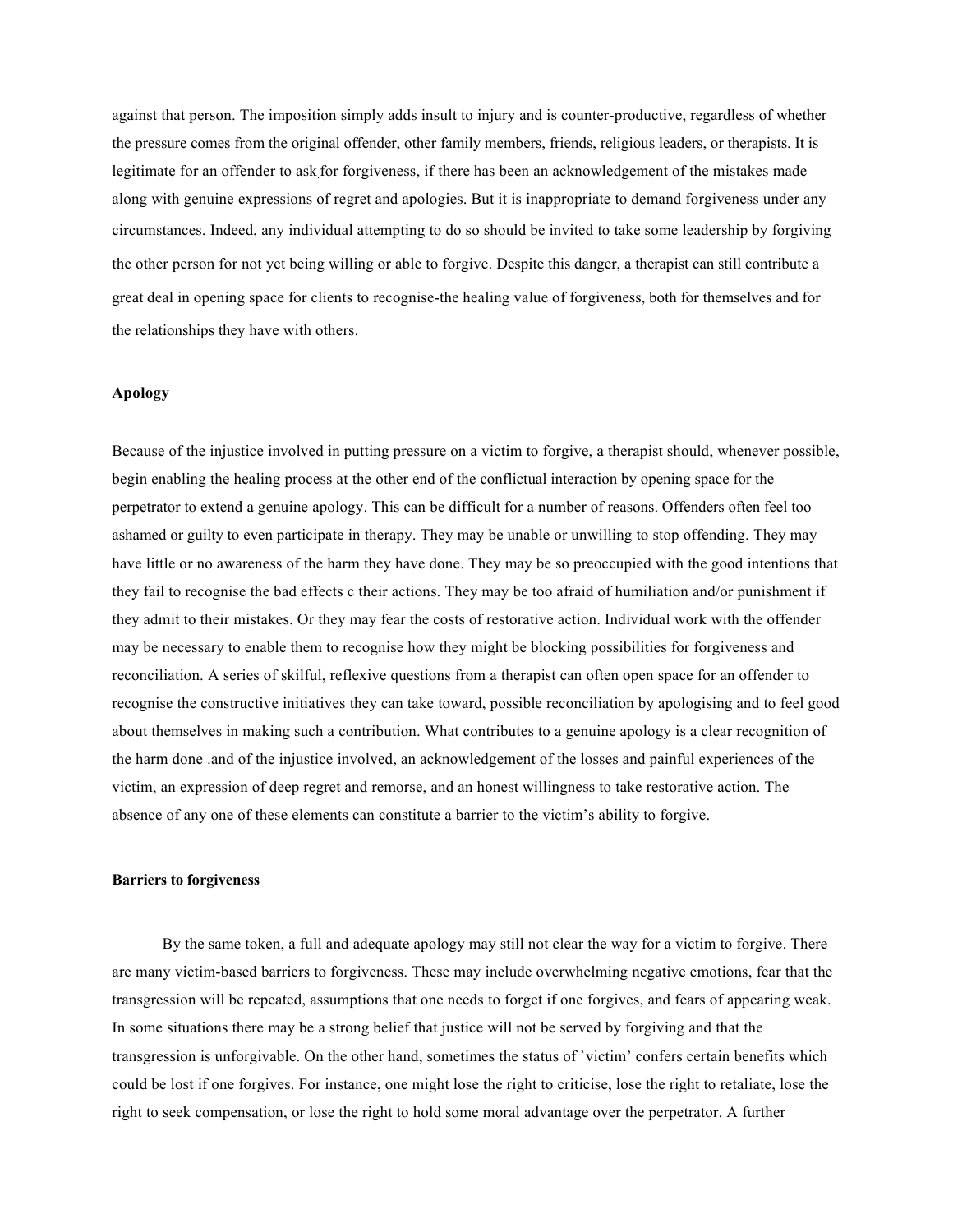difficulty is the potential danger of betraying third parties from whom the victim sought support during the time that they were in acute distress. These others may have joined in a coalition with the victim against the perpetrator and continue to carry their own resentment about the injustice. Sometimes work needs to be done with these third parties to help them recognise the desire and entitlement of a victim to escape their resentment and move towards survivorship and the freedom rendered by forgiveness. It certainly becomes much easier for a person to extend forgiveness when there is support from such third parties to do so.

# **Trust**

Full reconciliation may still not occur even when apologies have been extended and accepted, forgiveness has been granted and received, and both parties have a strong desire to reconcile. Reconciliation implies that there has been a prior breach of trust in the relationship and that this trust has been restored enough for the relationship to move into more maturity. Given the centrality of trust in achieving reconciliation, it is useful to examine what might be entailed in bringing it forth. There are two fundamental components of the trust that one person extends towards another. The first has to do with the perceived motivation of the other. In order to trust the other, one has to believe that the other has good intentions towards the self. This is quite obvious and straightforward. The second component of trust is less apparent and has to do with behavioral competence. In order to trust the other, one has to believe not only that they have good intentions towards the self, but that they also have sufficient ability to act effectively to implement those motives. It is this second component that is usually lacking when it seems that reconciliation should be possible but has not yet been realised.

## **Lack of competence**

A number of years ago I worked with a heterosexual couple where the male partner had become sexually involved with another woman. Such actions did not fit with this couple's marital vows and the female partner felt deeply hurt and betrayed. Intense conflict arose between them and a major rupture emerged in the relationship. During the therapy, the male broke off the relationship with his lover, recognised how hurtful his behaviour had been to his partner, expressed sincere regret to her, apologised repeatedly, and took restorative action. Eventually she forgave him and both assumed that they had reconciled. As the years went by, he . became progressively more upset as he encountered her continuing mistrust. She believed that he had good intentions to remain true to their renewed commitment and not be sexually involved with anyone else. But she was not yet able to believe that he was able to fulfill his good intentions. At least two patterns in his behaviour contributed to her scepticism. First, he actively tried to forget the past and encouraged her to do the same. The more he did so, the more she remembered, which frustrated him. Remembering past mistakes and what has been learned from them is important if one wants to avoid making them again. However, the locus of remembering needs to be in the right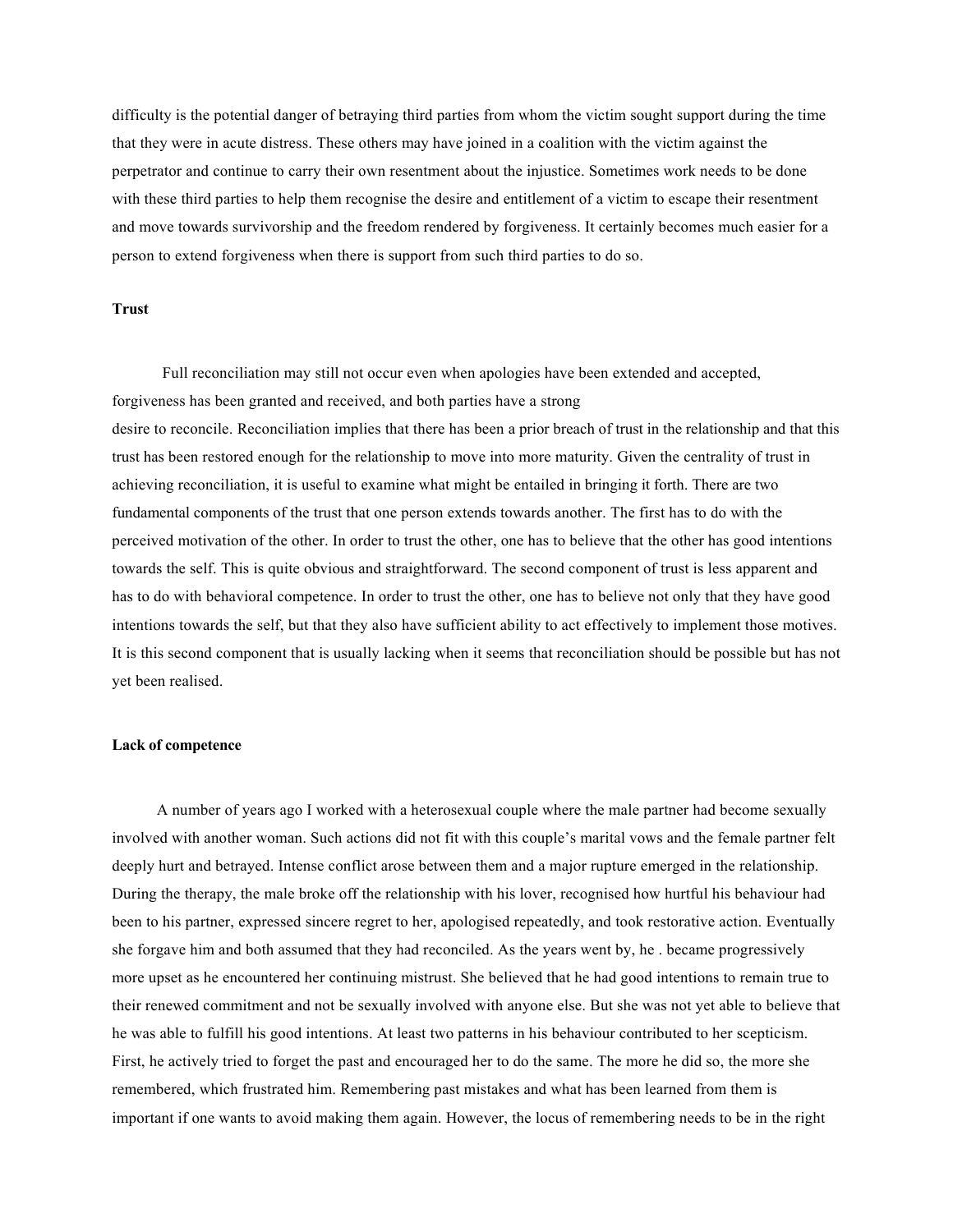place to do its work. In this situation it needed to-be within him rather than her. Only if he continued to carry the burden of remembering could she safely `forgive *and* forget'. Second, he continued in old habits of being overly friendly with other women. He enjoyed the attention of females and tended to be somewhat flirtatious. This kept her wondering if he could maintain appropriate boundaries in her absence. Thus she experienced him as untrustworthy despite his clear commitment to not betray her again. Unfortunately, it was not until after they separated that he and I recognised his lack of competence in maintaining clear boundaries and his need to take more responsibility in actively remembering the past.

### **Self-forgiveness**

In retrospect, one could say that this man forgave himself prematurely. He did not enter into his partner's painful experiences deeply enough to generate the awareness he needed. As a result, he did not learn enough from his mistakes to hold himself accountable for his patterns of subtle boundary violation. Additional empathy and selfscrutiny could have enabled him to develop the competence to `live above suspicion'. Perhaps it is partly because of the beneficial effects of progressive self-accountability through `unforgiveness', that self-forgiveness is so difficult for some people to embrace. It is not easy to escape deeply entrenched patterns of behaviour that have become part of one' s `personality', and ongoing negative feelings towards oneself about a problematic pattern can be a generative source of corrective knowledge and energy for change.

At the same time, however, undue and unnecessary suffering can occur when strong negative feelings are persistently directed against the self. For instance, intense guilt feelings about wrongdoing can turn towards selfloathing, spill into one's identity and become transformed into pervasive shame. Additional negative memories may be activated and can join to intensify self-demeaning thoughts that have debilitating and paralysing effects. Living in the grip of tangles of shame and guilt is extremely oppressive and can arouse temptations of relief through suicide. Needless to say, other family members can become enmeshed in,. and oppressed by, such entanglements of shame and guilt as well. The viability of close family relationships may become threatened. In such situations, movement towards self-forgiveness could be very therapeutic.

One major contribution towards forgiving oneself is to experience forgiveness from those one has hurt. Conjoint therapy can create conditions to enable this. For persons with a strong spiritual orientation, forgiveness from religious leaders, or from their `God' can have profound effects. When this is not enough, individual clinical work may be helpful. For instance, it is often useful to focus on teasing out,

disentangling, and redefining the specific emotions of shame and guilt. Guilt feelings may easily be mistaken for shame, and vice versa. The pathway for deconstructing shame differs significantly from that for deconstructing guilt. Shame tends to be more closely associated with one's identity and sense of self. Guilt, on the other hand, can be associated with specific behaviours, whether they are acts of commission or of omission. The ultimate sources of shame are external to the self. Shame can arise directly from shaming practices engaged in by significant others, or indirectly through judgemental cultural beliefs and values that have been imposed or are passively internalised. To